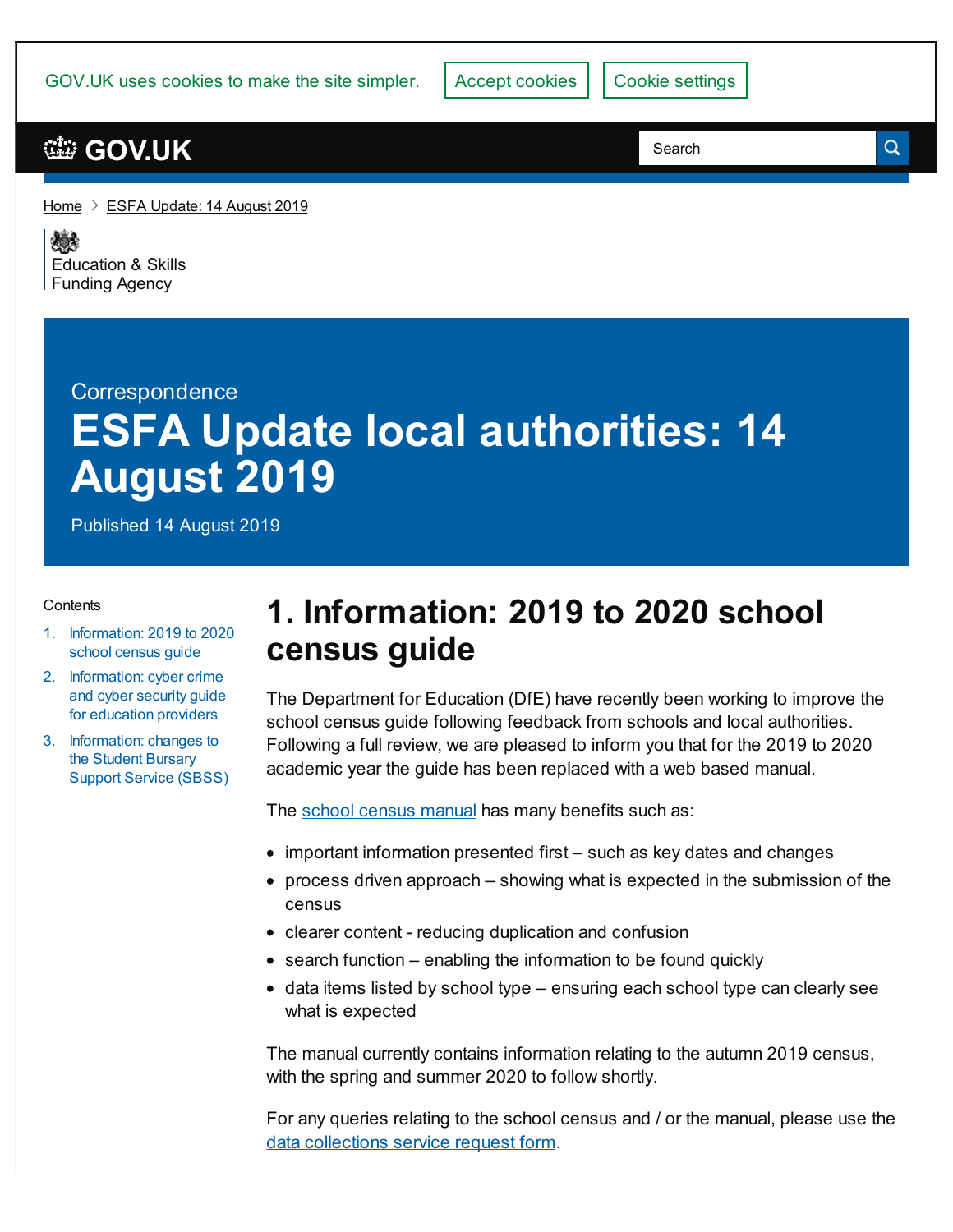## <span id="page-1-0"></span>**2. Information: cyber crime and cyber security guide for education providers**

We have published guidance to help education providers protect [themselves](https://www.gov.uk/government/publications/indicators-of-potential-fraud-learning-institutions) from cyber crime. The guide also contains a checklist to help improve cyber security.

# <span id="page-1-1"></span>**3. Information: changes to the Student Bursary Support Service (SBSS)**

ESFA has appointed a new provider to deliver the SBSS. The SBSS is the online service that administers the 16 to 19 Bursary Fund claims for students in defined vulnerable groups. A new portal will be available on Monday 2 September 2019 to submit claims for eligible students for the 2019 to 2020 academic year.

User accounts have been set up for those education institutions that are eligible to claim from the 16 to 19 Bursary Fund. Users must activate their account before signing in to the new SBSS portal. Instructions on how to do this will be provided on the portal. A link to the portal will be made available on GOV.UK on Monday 2 September 2019.

#### **Is this page useful?** [Yes](https://www.gov.uk/contact/govuk) [No](https://www.gov.uk/contact/govuk) Is the Magnetic Control of the *Islamica Control is* the *Islamic useful?* Yes No Is the *Islamic Control is the Control is the Control of this page?* Prepare your business or [organisation](https://www.gov.uk/business-uk-leaving-eu) for **Brexit** [Prepare](https://www.gov.uk/prepare-eu-exit) for Brexit if you live in the UK Living in [Europe](https://www.gov.uk/uk-nationals-living-eu) after Brexit [Continue](https://www.gov.uk/staying-uk-eu-citizen) to live in the UK after Brexit **Prepare for Brexit [Benefits](https://www.gov.uk/browse/benefits)** Births, deaths, [marriages](https://www.gov.uk/browse/births-deaths-marriages) and care [Education](https://www.gov.uk/browse/education) and learning [Employing](https://www.gov.uk/browse/employing-people) people **Services and information** How [government](https://www.gov.uk/government/how-government-works) **works [Departments](https://www.gov.uk/government/organisations) Departments and policy**